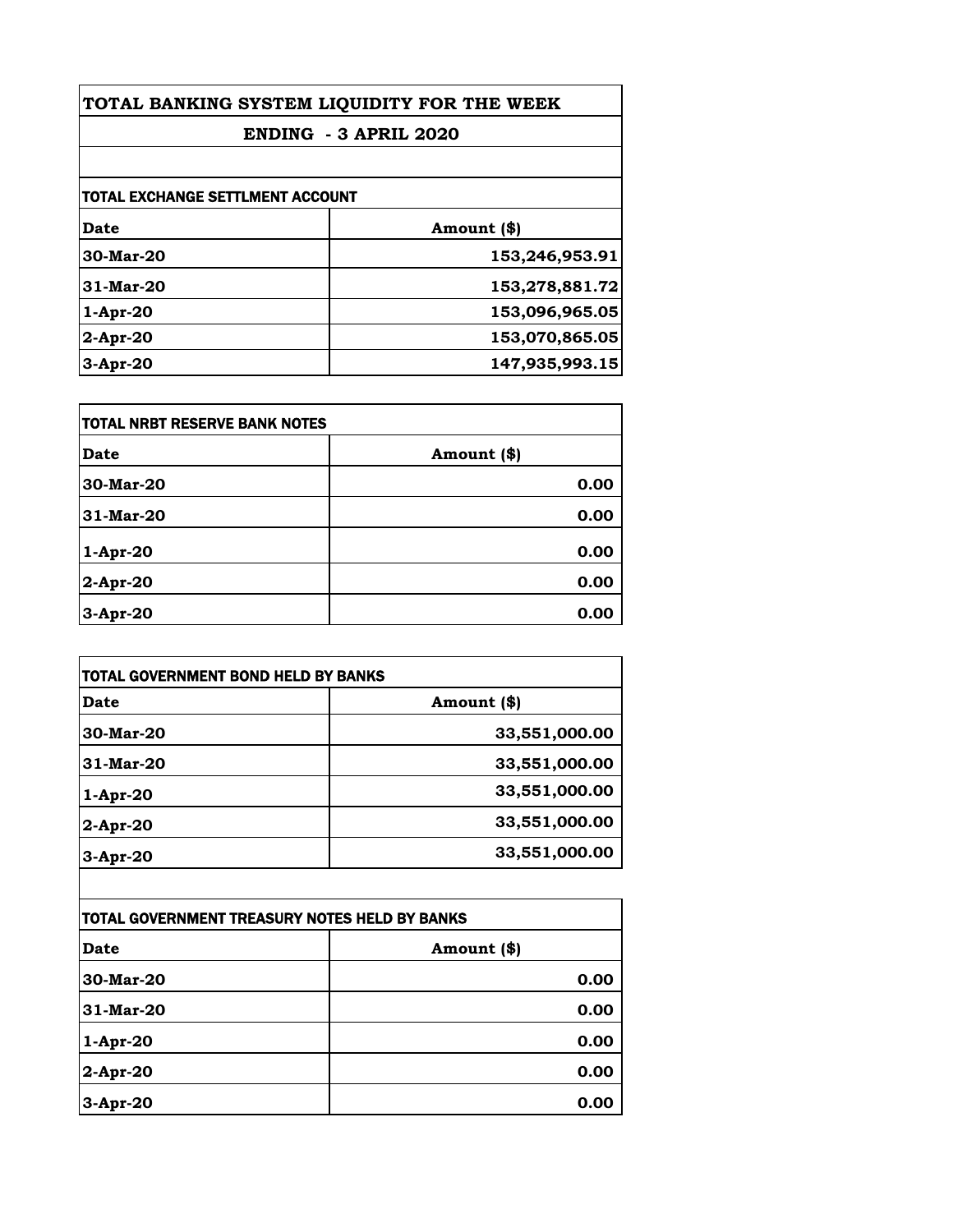| TOTAL BANKING SYSTEM LIQUIDITY FOR THE WEEK<br>ENDING - 8 APRIL 2020 |                |
|----------------------------------------------------------------------|----------------|
|                                                                      |                |
| <b>TOTAL EXCHANGE SETTLMENT ACCOUNT</b>                              |                |
| Date                                                                 | Amount (\$)    |
| $6-Apr-20$                                                           | 149,377,490.35 |
| $7-Apr-20$                                                           | 149,725,952.76 |
| 8-Apr-20                                                             | 150,618,540.98 |

| <b>ITOTAL NRBT RESERVE BANK NOTES</b> |               |
|---------------------------------------|---------------|
| Date                                  | Amount $(\$)$ |
| $6$ -Apr-20                           | 0.00          |
| 7-Apr-20                              | 0.00          |
| 8-Apr-20                              | 0.00          |

| TOTAL GOVERNMENT BOND HELD BY BANKS |               |
|-------------------------------------|---------------|
| Date                                | Amount (\$)   |
| 6-Apr-20                            | 33,551,000.00 |
| 7-Apr-20                            | 33,551,000.00 |
| $8 -$ Apr-20                        | 33,551,000.00 |

| TOTAL GOVERNMENT TREASURY NOTES HELD BY BANKS |             |
|-----------------------------------------------|-------------|
| Date                                          | Amount (\$) |
| $6-Apr-20$                                    | 0.00        |
| 7-Apr-20                                      | 0.00        |
| 8-Apr-20                                      | 0.00        |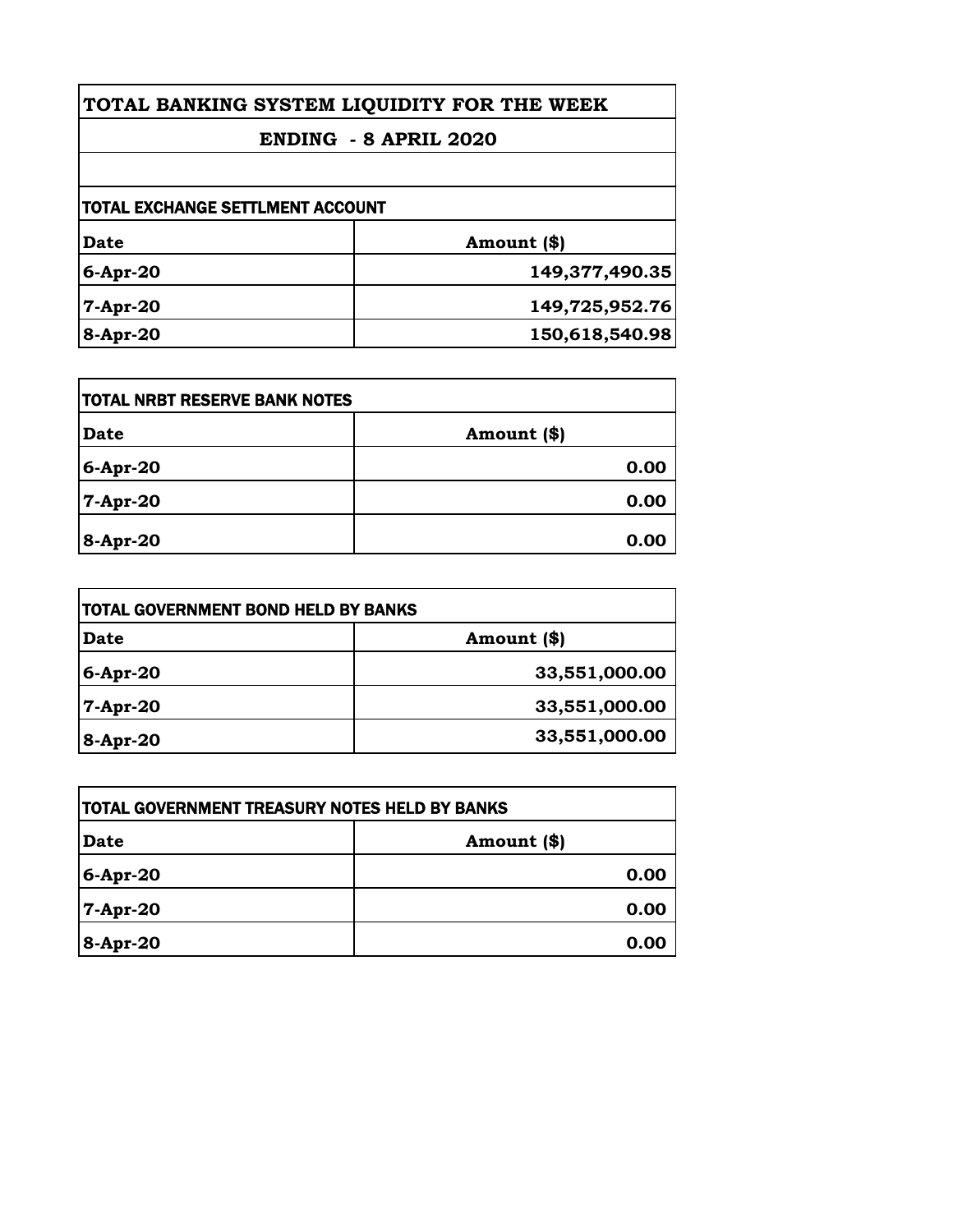| TOTAL BANKING SYSTEM LIQUIDITY FOR THE WEEK |                |
|---------------------------------------------|----------------|
| <b>ENDING -17 APRIL 2020</b>                |                |
|                                             |                |
| <b>TOTAL EXCHANGE SETTLMENT ACCOUNT</b>     |                |
| Date                                        | Amount (\$)    |
| 14-Apr-20                                   | 150,702,617.34 |
| $15-Apr-20$                                 | 145,828,648.88 |
| 16-Apr-20                                   | 148,400,968.85 |
| 17-Apr-20                                   | 148,594,729.28 |

| TOTAL NRBT RESERVE BANK NOTES |             |
|-------------------------------|-------------|
| <b>Date</b>                   | Amount (\$) |
| 14-Apr-20                     | 0.00        |
| 15-Apr-20                     | 0.00        |
| 16-Apr-20                     | 0.00        |
| 17-Apr-20                     | 0.00        |

| TOTAL GOVERNMENT BOND HELD BY BANKS |               |
|-------------------------------------|---------------|
| Date                                | Amount (\$)   |
| 14-Apr-20                           | 31,413,000.00 |
| 15-Apr-20                           | 31,413,000.00 |
| 16-Apr-20                           | 31,413,000.00 |
| $17$ -Apr-20                        | 31,413,000.00 |

| TOTAL GOVERNMENT TREASURY NOTES HELD BY BANKS |             |
|-----------------------------------------------|-------------|
| <b>Date</b>                                   | Amount (\$) |
| 14-Apr-20                                     | 0.00        |
| 15-Apr-20                                     | 0.00        |
| 16-Apr-20                                     | 0.00        |
| 17-Apr-20                                     | 0.00        |